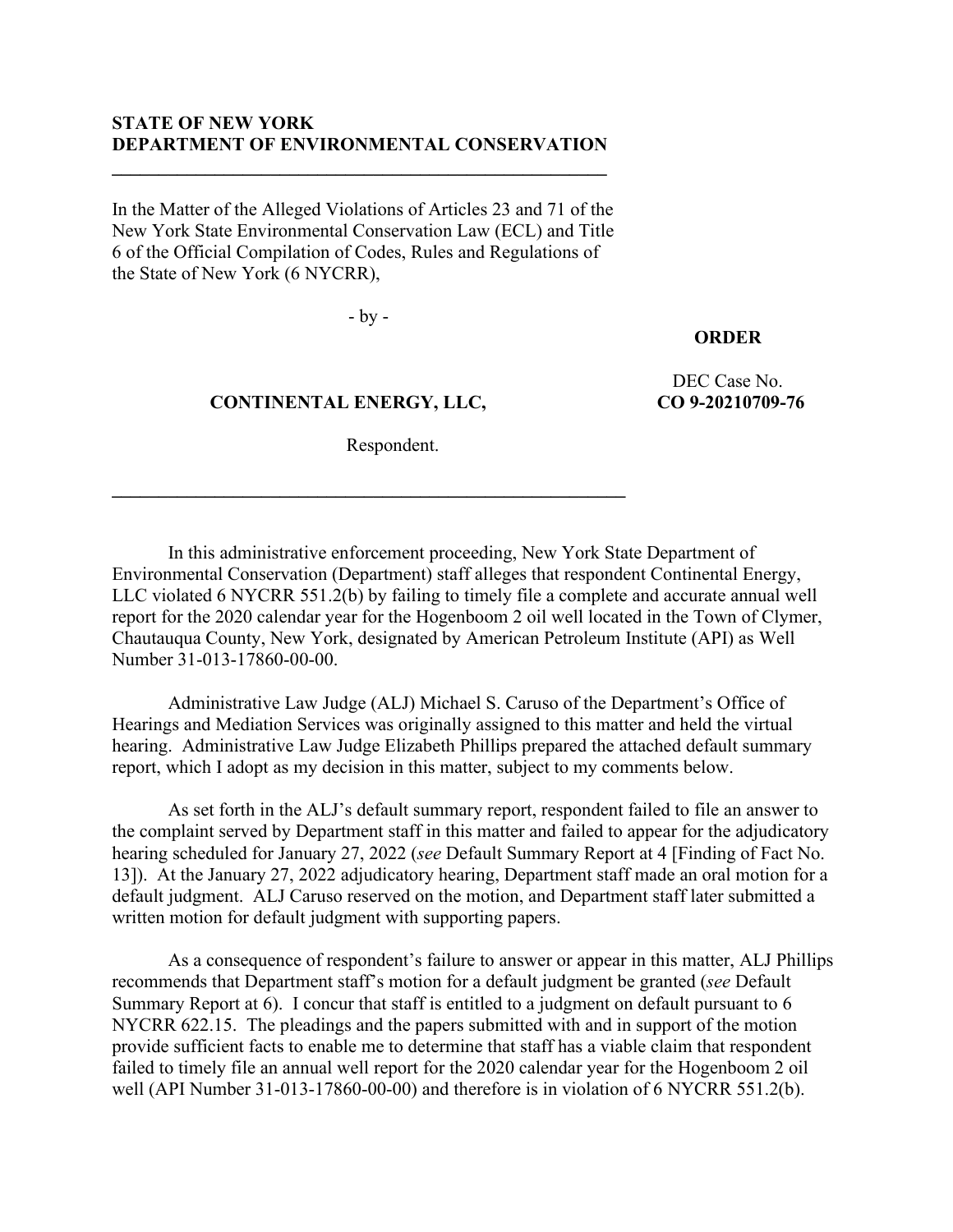Department staff correctly points out that the requirement to file annual well reports is important to determining the status of the State's resources given the potential or actual environmental harm that may result from the lack of accurate, annual information about well activity. The identification of non-producing wells for plugging is significant for the prevention of groundwater contamination (*see* Motion for Default Judgment, Exhibit A, Affirmation of Anne Haas, Esq., dated February 22, 2022 [Haas Aff.], ¶ 12; *see also* Affidavit of Ted Loukides, sworn to February 16, 2022, ¶ 16).

Department staff, in its papers, sought a penalty of one thousand five hundred dollars (\$1,500), and the ALJ recommended that respondent Continental Energy, LLC be directed to pay this amount. ECL 71-1307(1) provides that any person who violates any provision of ECL article 23 or commits any offense described in ECL 71-1305 shall be liable for a penalty of up to eight thousand dollars (\$8,000) for the first day of violation and up to two thousand dollars (\$2,000) per day for each day the violation continues. ECL 71-1305(2) provides that it is unlawful for any person to violate any rule or regulation promulgated pursuant to ECL article 23, which would include the regulatory requirement at issue here -- 6 NYCRR 551.2(b).

In other proceedings of this nature, Department staff has requested similar civil penalties (*see Matter of Sahlem*, Order of the Commissioner, January 4, 2021, at 3; *Matter of Gilray*, Order of the Commissioner, March 4, 2015, at 2; and *Matter of Buffalo China, Inc.*, Order of the Commissioner, October 27, 2013, at 2). In those cases, a civil penalty of \$1,500 was assessed for each time that a well owner or operator failed to timely submit an annual well report.

The record demonstrates that respondent Continental Energy, LLC failed to submit a timely and complete report for the Hogenboom 2 well for the calendar year 2020. Notwithstanding the efforts of Department staff to obtain respondent's compliance, nothing in this record indicates that respondent filed a report for the 2020 calendar year *(see e.g.,* Default Summary Report at 3 [Findings of Fact Nos. 7, 11). The civil penalty that Department staff is requesting is consistent with ECL 71-1307(1), the Department's Civil Penalty Policy (DEE-1), dated June 20, 1990, and administrative precedent (*see* Default Summary Report at 5-6; Haas Aff., ¶¶ 9-13).

Based on the record before me, the recommended penalty is authorized and appropriate. I direct that respondent submit the civil penalty of one thousand five hundred dollars (\$1,500) to the Department within thirty (30) days of the service of this order upon respondent. In addition, within thirty (30) days of the service of this order upon respondent, respondent Continental Energy, LLC is directed to submit a complete and accurate well report for the Hogenboom 2 oil well (API Number 31-013-17860-00-00) for calendar year 2020 to the Department.

**NOW, THEREFORE,** having considered this matter and being duly advised, it is **ORDERED** that:

I. Department staff's motion for a default judgment pursuant to 6 NYCRR 622.15 is granted. By failing to answer or appear in this proceeding, respondent waived its right to be heard at the hearing.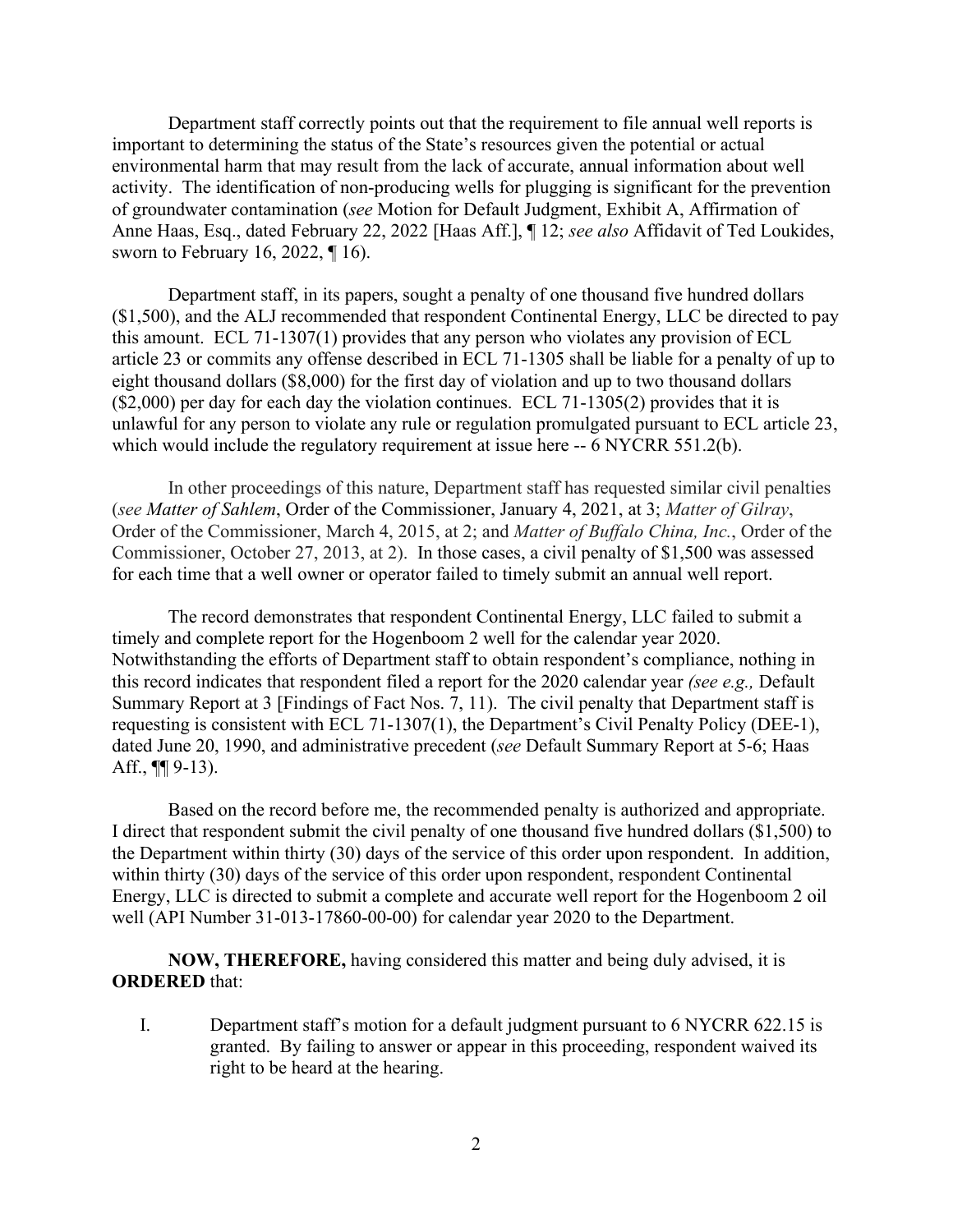- II. Based on the pleadings and papers submitted with and in support of Department staff's motion, respondent Continental Energy, LLC is determined to have violated 6 NYCRR 551.2(b), by failing to timely file a complete and accurate annual well report for the 2020 calendar year for the Hogenboom 2 well (API Number 31-013- 17860-00-00), for the 2020 production year.
- III. Within thirty (30) days of the service of this order upon Continental Energy LLC, respondent shall submit to the Department a complete and accurate annual well report for the Hogenboom 2 well (API Number 31-013-17860-00-00) for the 2020 production year.
- IV. Respondent Continental Energy, LLC is hereby assessed a civil penalty in the amount of one thousand five hundred dollars (\$1,500), to be paid within thirty (30) days of the service of this order upon respondent. Payment is to be by certified check, cashier's check or money order made payable to the New York State Department of Environmental Conservation at the address noted in paragraph V of this order.
- V. The annual well report and civil penalty payment shall be sent to the following address:

New York State Department of Environmental Conservation Division of Mineral Resources Oil and Gas Compliance Enforcement Section 625 Broadway, 3rd Floor Albany, New York 12233-6500 Attn: Theodore N. Loukides, Chief

- VI. Any questions or other correspondence regarding this order shall also be addressed to Theodore N. Loukides at the address referenced in paragraph V of this order.
- VII. The provisions, terms and conditions of this order shall bind respondent Continental Energy LLC and respondent's agents, successors and assigns, in any and all capacities.

For the New York State Department of Environmental Conservation

By:  $/s/$ 

Basil Seggos Commissioner

Dated: April 28, 2022 Albany, New York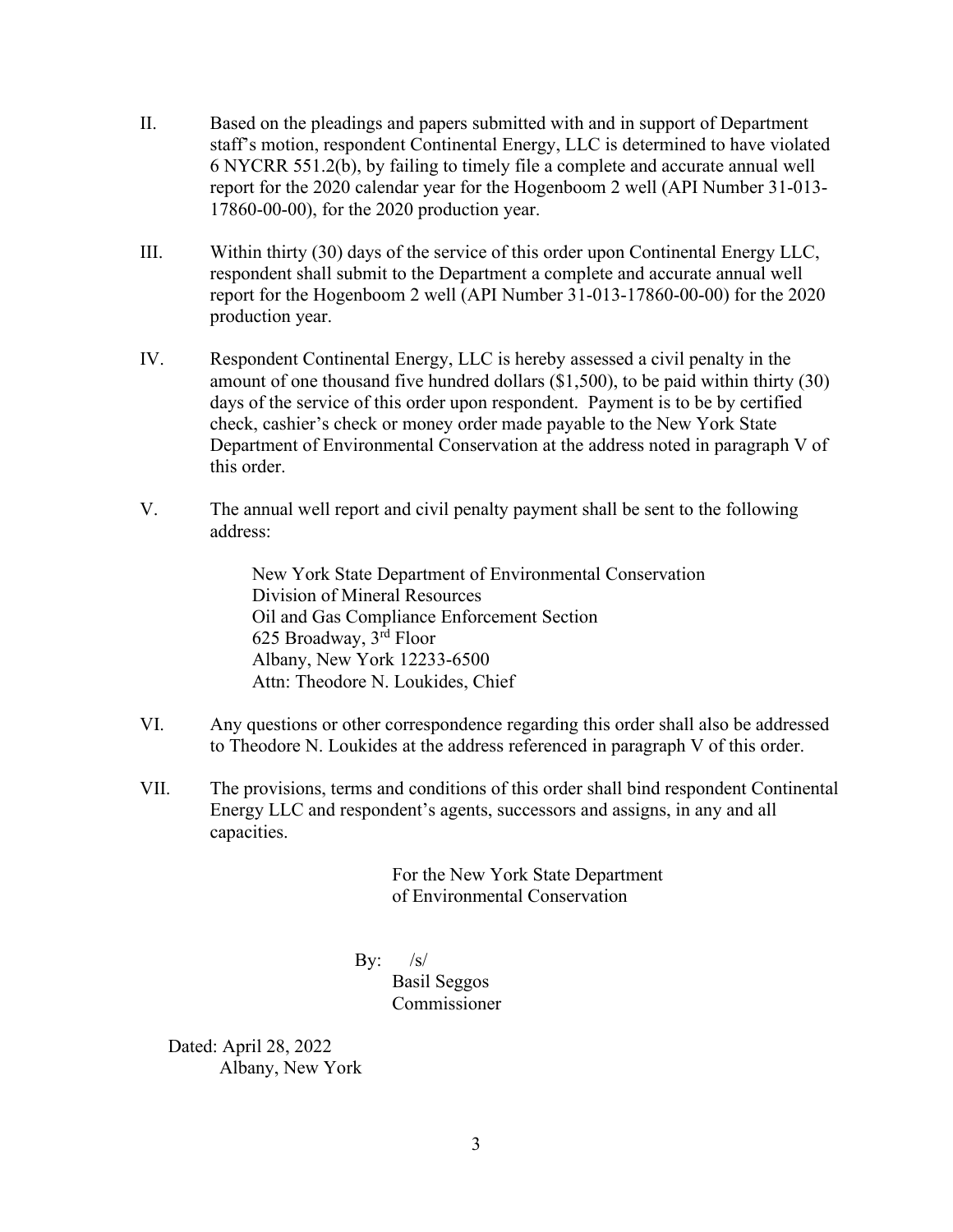## **STATE OF NEW YORK DEPARTMENT OF ENVIRONMENTAL CONSERVATION**

**\_\_\_\_\_\_\_\_\_\_\_\_\_\_\_\_\_\_\_\_\_\_\_\_\_\_\_\_\_\_\_\_\_\_\_\_\_\_\_\_\_\_\_\_\_\_\_\_\_\_\_\_\_**

In the Matter of the Alleged Violations of Articles 23 and 71 of the New York State Environmental Conservation Law (ECL) and Title 6 of the Official Compilation of Codes, Rules and Regulations of the State of New York (6 NYCRR),

- by -

**\_\_\_\_\_\_\_\_\_\_\_\_\_\_\_\_\_\_\_\_\_\_\_\_\_\_\_\_\_\_\_\_\_\_\_\_\_\_\_\_\_\_\_\_\_\_\_\_\_\_\_\_\_**

**CONTINENTAL ENERGY, LLC,**

**DEFAULT SUMMARY REPORT**

> DEC Case No. **CO 9-20210709-76**

Respondent.

# Procedural History

Staff of the New York State Department of Environmental Conservation (Department) served respondent Continental Energy, LLC (respondent) with a notice of hearing and complaint dated November 22, 2021, alleging a violation of ECL 71-1305(2) and 6 NYCRR 551.2(b), for failure to file a timely annual well report for the 2020 calendar year for an oil well known as the Hogenboom  $2<sup>1</sup>$  $2<sup>1</sup>$  $2<sup>1</sup>$  well located in the Town of Clymer, Chautauqua County, New York. The well is designated by American Petroleum Institute (API) as Well Number 31-013-17860-00-00.

The complaint seeks an order of the Commissioner (1) finding respondent in violation of ECL 71-1305(2) and 6 NYCRR 551.2(b); (2) directing respondent to submit the missing annual well report to the Department; (3) assessing a civil penalty in the amount of one thousand five hundred dollars (\$1,500); and (4) granting such other relief as the Commissioner may deem appropriate.

Service of the notice of hearing and complaint was made by certified mail and was received by respondent on November 26, 2021 (*see* 6 NYCRR 622.3[a][3]; Exhibit C). Respondent failed to answer the complaint as directed in the notice of hearing. As stated in staff's November 22, 2021 notice of hearing, a virtual adjudicatory hearing was convened before Administrative Law Judge (ALJ) Michael S. Caruso at 10:00 a.m. on January 27, 2022. (*See* affirmation of Anne Haas [Haas Aff.], dated February 22, 2022, ¶ 2, Exhibit B.) Department staff was represented by Anne Haas, Esq., Office of General Counsel, New York State

<span id="page-3-0"></span><sup>&</sup>lt;sup>1</sup> Respondent's oil well is known by various names in Department staff's papers, including Hogenboom 2, Hogenboom #2 and Hogenboom, N2. (*Compare* affidavit of Ted Loukides, sworn to February 16, 2022, [Loukides Aff.] ¶ 4 [referring to Hogenboom 2] *with* affirmation of Anne Haas [Haas Aff.], dated February 22, 2022, ¶ 5 and Loukides Aff. Exhibit 3 [referring to Hogenboom #2] *and with* Attachment A to Complaint [Exhibit B] and Loukides Aff. Exhibits 4-5 [referring to Hogenboom, N2]).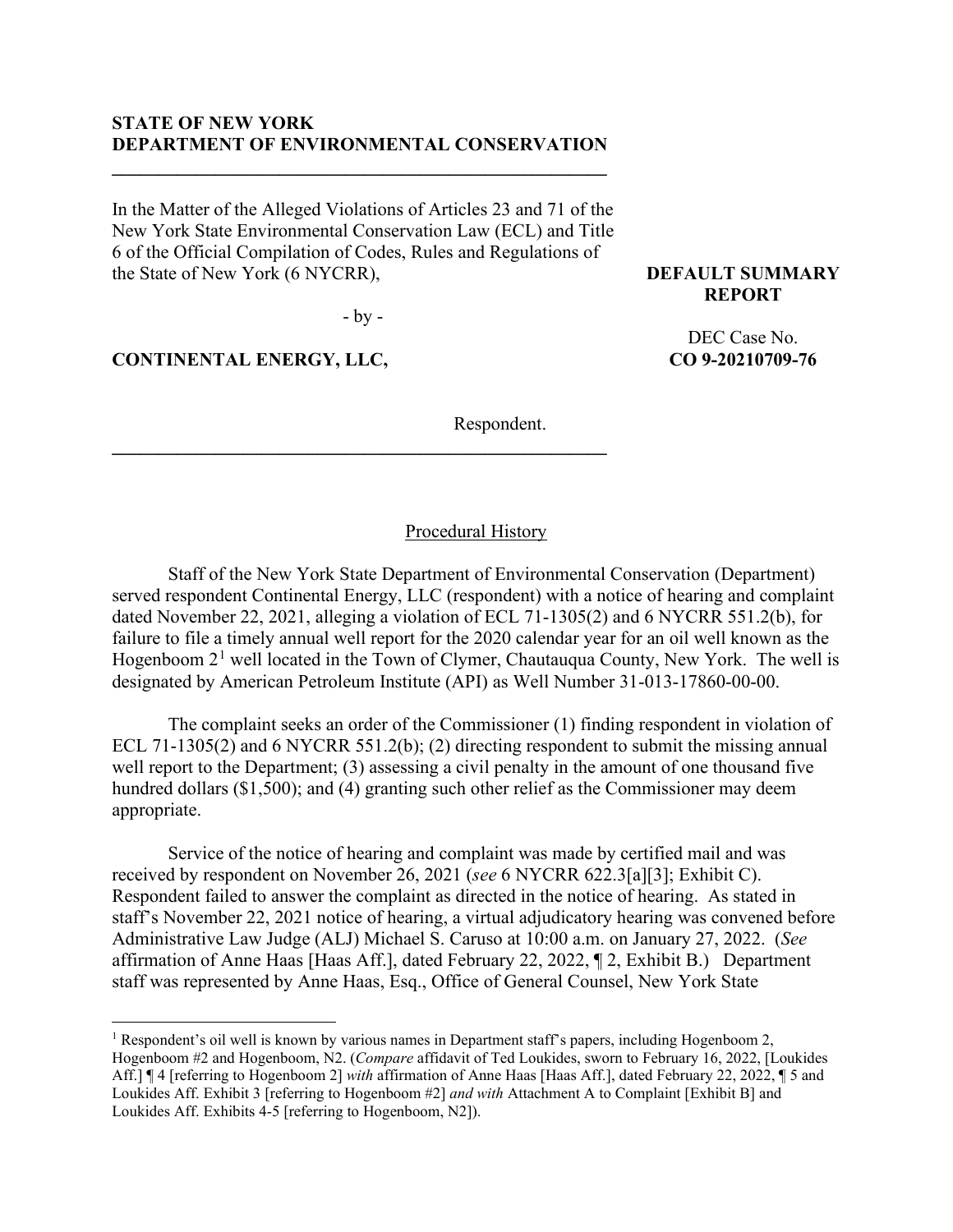Department of Environmental Conservation, 625 Broadway, Albany, New York. No one appeared on behalf of respondent (Haas Aff*.* at ¶ 4).

ALJ Caruso noted for the record that respondent had failed to answer the complaint and failed to appear for the adjudicatory hearing. Department staff moved orally for a default judgment pursuant to 6 NYCRR 622.15. ALJ Caruso reserved on the oral motion, allowing the record to remain open for Department staff to submit the documentation required by 6 NYCRR 622.15(b). By cover letter dated February 22, 2022, staff submitted a written motion for a default judgment with supporting papers (*see* Appendix A, attached hereto [listing documents submitted on motion]). Department staff served the motion and supporting papers on respondent by first class mail on or about February 22, 2022 (*see* affidavit of service of Melissa Evans, sworn to February 22, 2022). Respondent did not respond to the motion.

# Applicable Regulatory Provisions

Section 551.2 Production and purchase reports.

\* \* \*

"(b) Each person who first produces, sells or purchases oil and gas produced in the State and the operator of each gas storage facility in the State must file with the department on a form the department prescribes a statement of the oil and gas produced, sold, purchased or stored. The information contained in this statement must be compiled on a calendar year basis and must be filed no later than March 31st next following the close of the calendar year, unless the department requires otherwise."

\* \* \*

# Findings of Fact

- 1. Respondent Continental Energy, LLC maintains an address at 2608 North Belmont Place, Garden City, KS 67846. (*See* affidavit of Ted Loukides, sworn to February 16, 2022, [Loukides Aff.] ¶ 13, Exhibits 2-3.)
- 2. Ted Loukides is an employee of the Department and is a Mineral Resources Specialist 4 in the Department's Division of Mineral Resources. Mr. Loukides is the Section Chief of the Oil and Gas Compliance and Enforcement Section in the Division's Bureau of Resource Development and Reclamation. Mr. Loukides's duties include the administration of the provisions of ECL article 23 and 6 NYCRR part 550, *et seq*. including reporting requirements. Mr. Loukides has access to and is custodian of Department records relating to the operation of oil and gas wells, including all annual well reports (AWRs) submitted to the Department. (*See* Loukides Aff. ¶¶ 1-3.)
- 3. Respondent Continental Energy, LLC operates the oil well designated as API Well Number 31-013-17860-00-00 and known as the Hogenboom 2 well, located in the Town of Clymer, Chautauqua County, New York. (*See* Loukides Aff. ¶¶ 4, 5, 6, Exhibits 1, 2,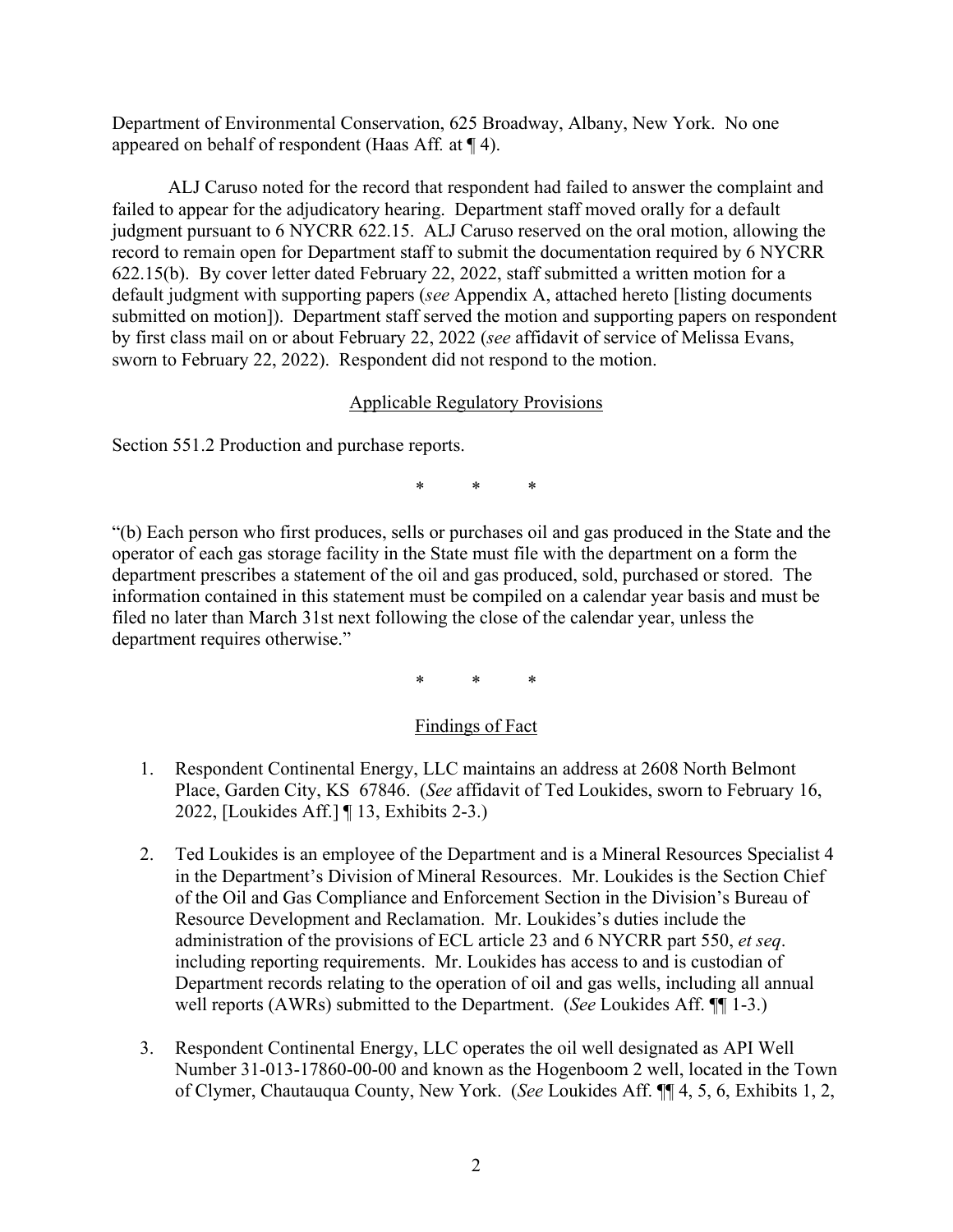- 3.)
- 4. Respondent is required to file annual well reports (AWRs) with the Department for each calendar year for each well respondent operates on a form supplied by the Department, as typified by Loukides Aff. Exhibit 4 (AWR sent to respondent for the 2020 calendar year). (*See* Loukides Aff. ¶¶ 4, 8, Exhibit 4.)
- 5. On January 22, 2021, Department staff mailed respondent a cover letter and AWR form for the 2020 calendar year, pre-printed with respondent's name and address from the respondent's organizational report (Exhibit 3) and well information. The cover letter reminded respondent to file the completed AWR by March 31, 2021. The letter was returned to the Department marked "Forward Expired." (Loukides Aff. ¶ 7; Exhibit 4.)
- 6. Although the Department typically provides oil and gas operators with blank AWR forms by mail or email, these forms are also available on the Department's website. (Loukides Aff. ¶ 8.)
- 7. Respondent failed to submit the 2020 AWR by March 31, 2021. (*See* Loukides Aff. ¶ 9, Exhibit 4.)
- 8. On July 1, 2021, Department staff attempted to contact respondent by telephone at the phone number provided on the Organizational Report. The phone number was out of service. (*See* Loukides Aff. ¶10.)
- 9. In September 2021, Department staff contacted the respondent's authorized representative and agent for service in New York. The registered agent provided a current phone number for respondent. Staff called that number on September 3, 2021, and left a message. Jo E. Perkins, a member of respondent and the signatory on the Organizational Report, returned the call that day and provided a current address of 2608 North Belmont Place, Garden City, KS 67846. (*See* Loukides Aff. ¶¶ 5, 11-13; Exhibit 2.)
- 10. After receiving the respondent's current address in September 2021, Department staff mailed, by certified mail, a letter dated July 26, 2021, to respondent, enclosing a notice of violation (NOV) advising respondent that respondent had failed to file an acceptable AWR by March 31, 2021. The NOV indicated that the offer to settle would expire within thirty days of the date of the July 26, 2021 notice, which date had already passed by the time the NOV was mailed. Included with the NOV was an order on consent to settle the matter within thirty days of the date of the notice. The order on consent provided that the AWR be filed by August 31, 2021. The NOV advised respondent of the potential penalties for failing to submit the required AWR along with the signed order on consent. The notice of violation and consent order were mailed by certified mail return receipt requested and were received by respondent on September 21, 2021. (*See* Loukides Aff. ¶ 12-15, Exhibit 5.)
- 11. Respondent failed to submit the missing AWR or respond to the NOV. (*See* Loukides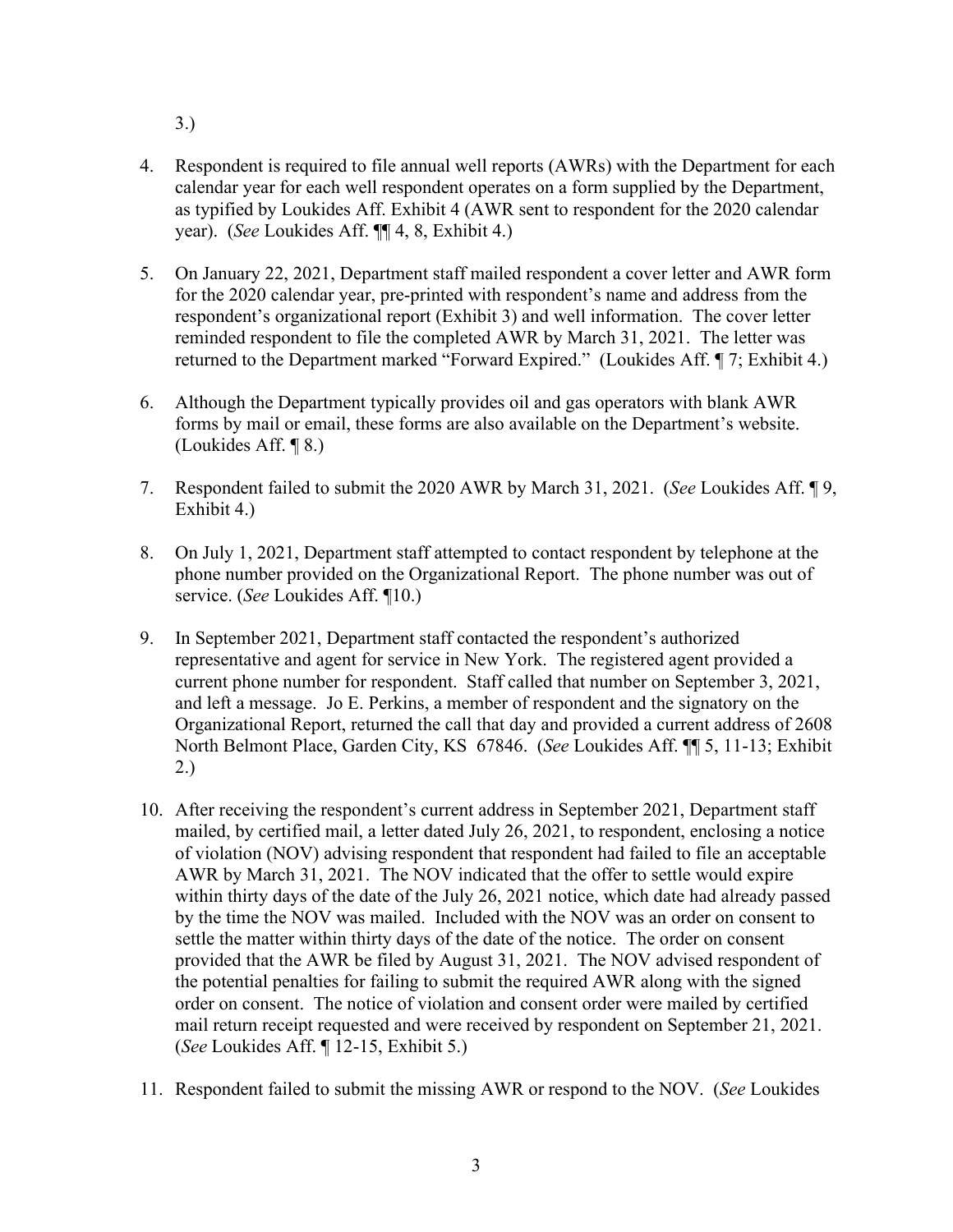- 12. As shown by the affidavit of service of Melissa Evans, Department staff served the notice of hearing and complaint, statement of readiness, and proposed consent order and invoice, on respondent by certified mail, pursuant to 6 NYCRR 622.3(a)(3), which was received by respondent on November 26, 2021. (*See* Haas Aff. Exhibit C.)
- 13. Respondent failed to answer the complaint or appear at the January 27, 2022 hearing. (*See* Haas Aff. ¶¶ 3-4; hearing record.)

#### Discussion

A respondent upon whom a complaint has been served must serve an answer within 20 days of receiving a notice of hearing and complaint (*see* 6 NYCRR 622.4[a]). A respondent's failure to file a timely answer "constitutes a default and a waiver of respondent's right to a hearing" (6 NYCRR 622.15[a]). In addition, attendance by a respondent at a scheduled prehearing conference or hearing is mandatory, and failure to attend constitutes a default and a waiver of the opportunity for a hearing (*see* 6 NYCRR 622.8[c]; *see also* 6 NYCRR 622.15[a] ["A respondent's … failure to appear at the hearing or the pre-hearing conference … constitutes a default and waiver of respondent's right to a hearing"]).

Upon a respondent's failure to answer a complaint or failure to appear for a pre-hearing conference or hearing, Department staff may make a motion to an ALJ for a default judgment. Such motion must contain:

"(1) proof of service upon respondent of the notice of hearing and complaint or such other document which commenced the proceeding;

(2) proof of respondent's failure to appear or failure to file a timely answer;

(3) consistent with CPLR 3215(f), proof of the facts sufficient to support the violations alleged and enable the ALJ and commissioner to determine that staff has a viable claim;

(4) a concise statement of the relief requested;

(5) a statement of authority and support for any penalty or relief requested; and

(6) proof of mailing the notice required by [6 NYCRR 622.15(d)], where applicable." (*See* 6 NYCRR 622.15[b][1] - [6].)

As the Commissioner has held, "a defaulting respondent is deemed to have admitted the factual allegations of the complaint and all reasonable inferences that flow from them" (*Matter of Alvin Hunt, d/b/a Our Cleaners*, Decision and Order of the Commissioner, July 25, 2006, at 6 [citations omitted]). In addition, in support of a motion for a default judgment, staff must "provide proof of the facts sufficient to support the claim[s]" alleged in the complaint. (*Matter of Queen City Recycle Center, Inc.*, Decision and Order of the Commissioner, December 12, 2013, at 3.) Staff is required to support its motion for a default judgment with enough facts to enable the ALJ and the Commissioner to determine that staff has a viable claim (*see Matter of Samber Holding Corp.*, Order of the Commissioner, March 12, 2018 [*Samber*], at 1 [citing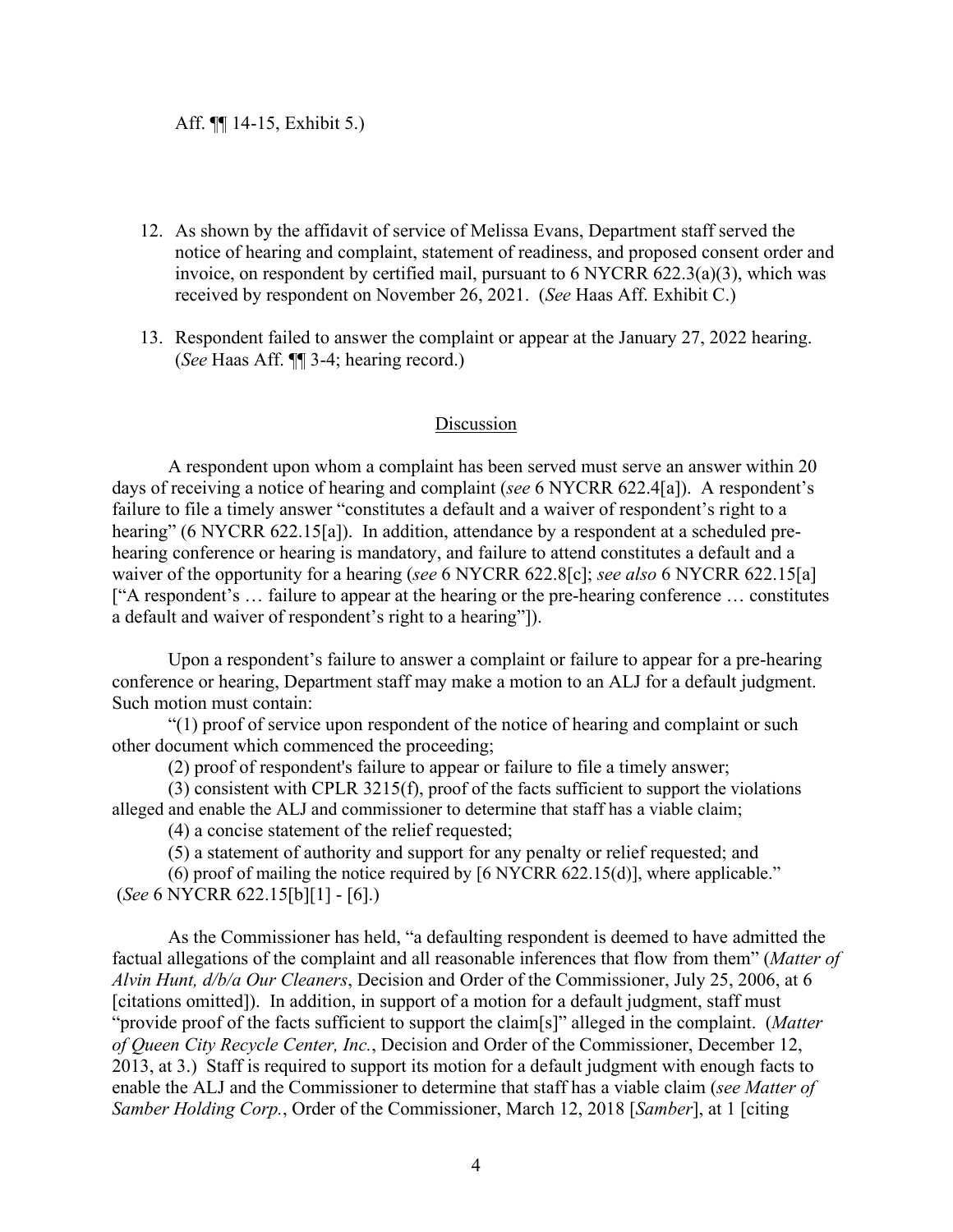*Woodson v Mendon Leasing Corp.*, 100 NY2d 62, 70-71 (2003)]; *see also* 6 NYCRR 622.15[b][3], CPLR 3215[f]).

The record establishes that: (i) Department staff served the notice of hearing and complaint upon respondent; (ii) respondent failed to file an answer to the complaint, as directed in the cover letter and notice of hearing served with the complaint, and respondent failed to appear for the adjudicatory hearing scheduled on January 27, 2022, as directed in the notice of hearing; (iii) Department staff's papers provide proof of the facts sufficient to support the violations alleged and enable me to determine that staff has a viable claim; (iv) Department staff's papers include a concise statement of the relief requested (*see* motion for default judgment, wherefore clause; Haas Aff. Exhibit B [complaint]); (v) staff's motion includes a statement of authority and support for the penalty and relief requested (*see* Haas Aff. ¶¶ 9-13); and (vi) Department staff provided proof of service of the motion papers on respondent (*see* affidavit of service of Melissa Evans, sworn to February 22, 2022). Respondent did not file or serve a response to staff's motion. Based upon the foregoing, the Department is entitled to a default judgment in this matter pursuant to the provisions of 6 NYCRR 622.15.

Department staff's submissions in support of the motion for a default judgment provide proof of facts sufficient to determine that staff has a viable claim that respondent failed to timely file a complete and accurate AWR for the 2020 calendar year for respondent's Hogenboom 2 well, in violation of 6 NYCRR 551.2(b).

There is a discrepancy between the date of the NOV and proposed order on consent and the actual date it was mailed and served on the respondent. The NOV is dated July 26, 2021, but the record indicates that it was not mailed until after staff obtained a new address on September 3, 2021, and it was received on September 21, 2021. (*See* Exhibit 5.) The NOV indicated that the offer to settle would expire within thirty days of the date of the July 26, 2021 NOV, presumably August 25, 2021, which date had already passed by the time the NOV was mailed. The order on consent proposed to settle the matter within thirty days of the date of the NOV and further stated that the AWR be filed by August 31, 2021, which date had already passed. Although it appears that respondent was not advised of the pending violation in a timely fashion, it was respondent's responsibility to update the organizational report with a current address, pursuant to 6 NYCRR 551.1(b). Staff's delay in notifying respondent of the violation was due in part to respondent's failure to update its organizational report. In any event, staff was able to properly serve respondent with the complaint and notice of hearing, and respondent neither answered the complaint nor appeared at the hearing. (*See* Haas Aff. ¶¶ 3-4.)

Staff's complaint requested a total civil penalty of one thousand five hundred dollars (\$1,500). Staff's submissions on the motion for a default judgment elaborate on the requested civil penalty, discussing the Department's Civil Penalty Policy, *DEE-1*, and administrative precedent concerning similar violations (*see* Haas Aff.  $\P$ ] 9-13).<sup>[2](#page-7-0)</sup> Department staff asserts that reporting requirements, such as those at issue here, provide the Department with important information about the status of the State's resources. According to Department staff, the failure

<span id="page-7-0"></span><sup>2</sup> *See Matter of Sahlem*, Order of the Commissioner, January 4, 2021, *Matter of Gilray*, Order of the Commissioner, March 4, 2015, and *Matter of Buffalo China, Inc.*, Order of the Commissioner, October 27, 2013. For each demonstrated violation, the Commissioner assessed a civil penalty of \$1,500. (Haas Aff. ¶ 13).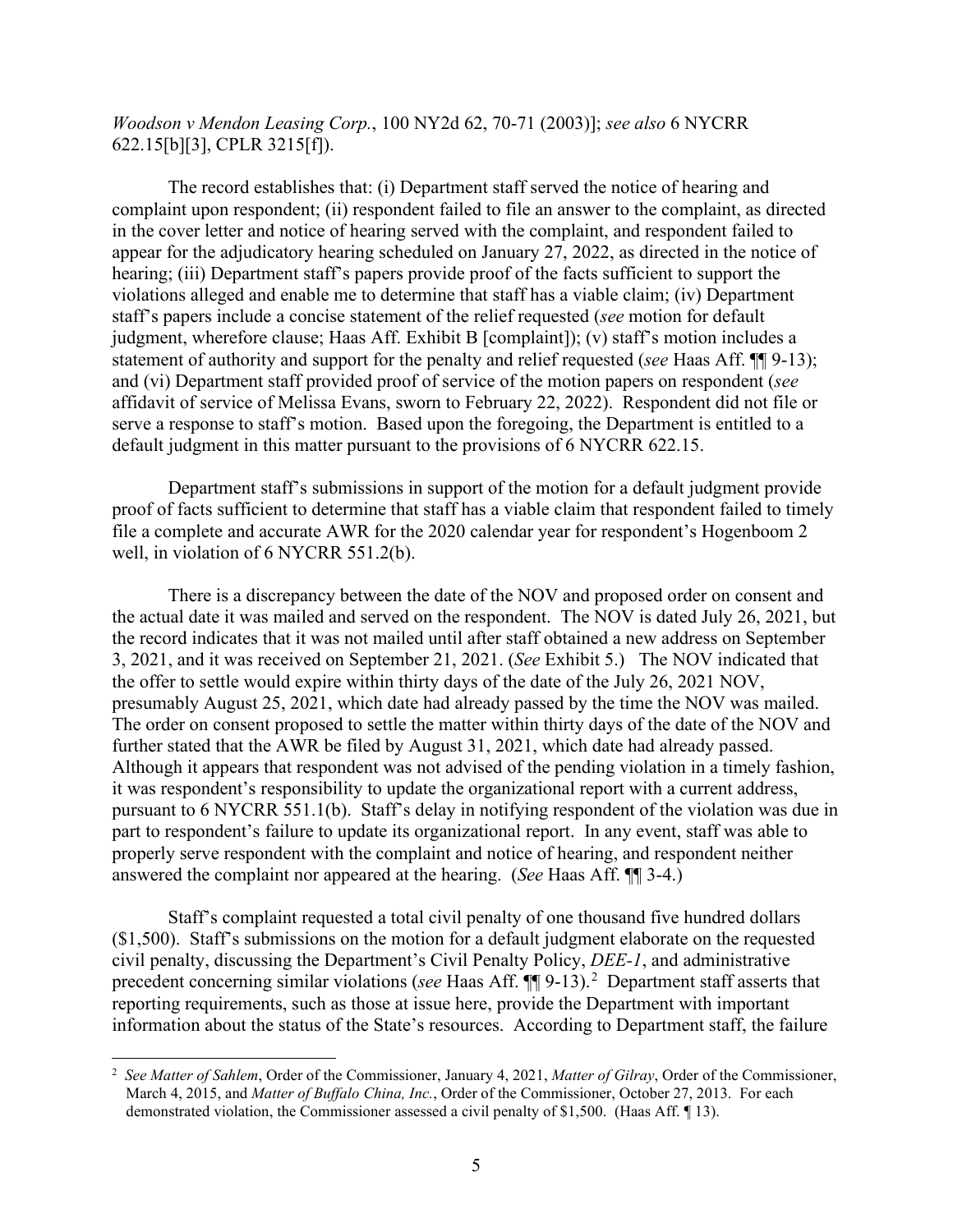to timely submit AWRs may result in potential and actual environmental harm. Staff explains that the AWRs identify non-producing wells for plugging, and that the failure to plug nonproducing wells may result in contamination of groundwater with petroleum products, and the release of harmful greenhouse gases. In addition, Department staff transmits production information to affected State agencies and local governments for real property tax purposes. (Haas Aff. ¶ 12; Loukides Aff. ¶ 16.)

ECL 71-1307(1) provides that any person who violates any provision of ECL article 23 or commits any offense described in ECL 71-1305 shall be liable for a penalty of up to eight thousand dollars (\$8,000) for the first day of violation and up to two thousand dollars (\$2,000) per day for each day the violation continues. ECL 71-1305(2) provides that it is unlawful for any person to violate any rule or regulation promulgated pursuant to ECL article 23, which would include the regulatory requirement at issue here -- 6 NYCRR 551.2(b). Department staff's proposed civil penalty of one thousand five hundred dollars (\$1,500) is consistent with the Department's Civil Penalty Policy (DEE 1, issued June 20, 1990) as well as applicable provisions of ECL article 71 and prior Commissioner orders. Furthermore, staff demonstrated the importance of AWRs to the regulatory scheme. The Commissioner has previously held that "the timely filing of complete and accurate AWRs is critical to the regulatory requirements of this program" (*see Buffalo China, Inc.*, Order of the Commissioner, October 27, 2013, at 2). Accordingly, I conclude that the penalty of one thousand five hundred dollars (\$1,500) requested by Department staff, is supported and appropriate.

#### Conclusion of Law

By failing to timely file a complete and accurate annual well report for the 2020 calendar year for the Hogenboom 2 well, respondent Continental Energy, LLC violated 6 NYCRR 551.2(b).

#### Recommendation

Based upon the foregoing, I recommend that the Commissioner issue an order:

- 1. granting Department staff's motion for default;
- 2. holding that respondent Continental Energy, LLC violated 6 NYCRR 551.2(b) by failing to timely file a complete and accurate annual well report for the 2020 calendar year for respondent's Hogenboom 2 well (API Well Number 31-13-17860-00-00);
- 3. directing respondent Continental Energy, LLC to submit a complete and accurate annual well report for the 2020 calendar year within thirty (30) days of the service of the Commissioner's order upon respondent;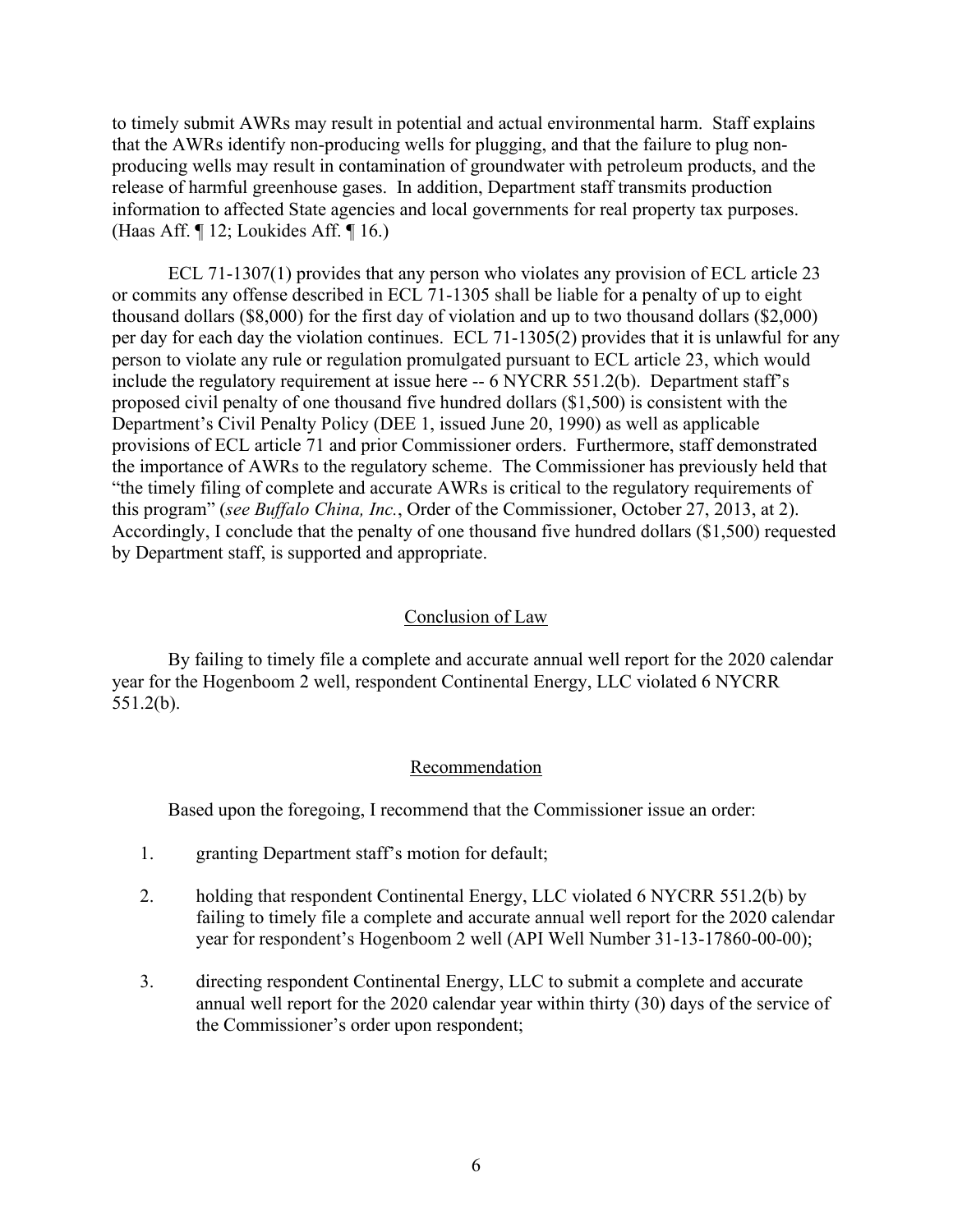- 4. directing respondent Continental Energy, LLC to pay a civil penalty in the amount of one thousand five hundred dollars (\$1,500) within thirty days (30) of the service of the Commissioner's order upon respondent; and
- 5. directing such other and further relief as he may deem just and appropriate.

 /s/ Elizabeth Phillips Administrative Law Judge

Dated: Albany, New York April 15, 2022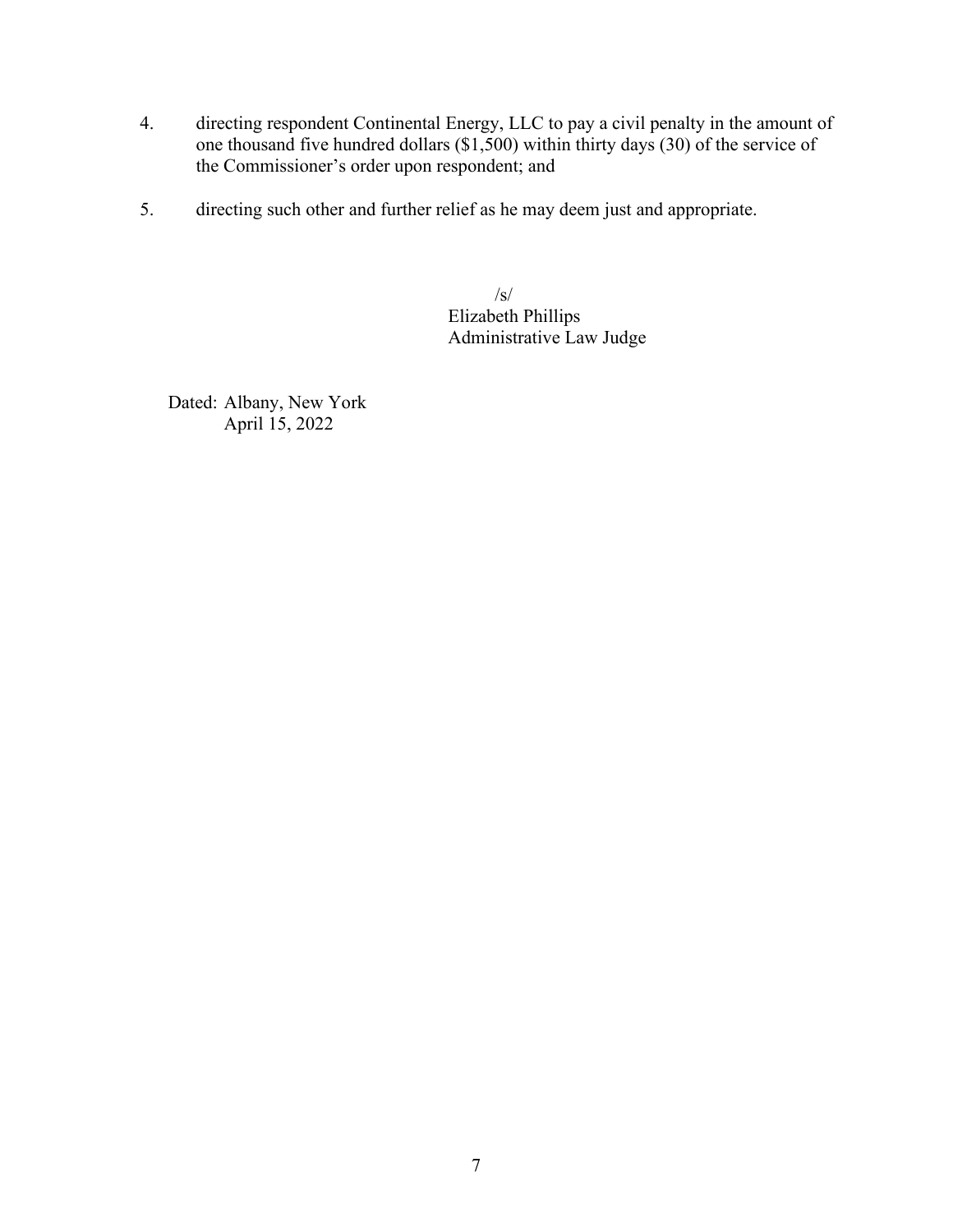## **APPENDIX A**

# *Matter of Continental Energy, LLC,* DEC Case No. CO 9-20210709-76 Motion for Default Judgment

- 1. Cover letter dated February 22, 2022, from Anne Haas, Esq., filing and attaching staff's motion papers.
- 2. Notice of Motion for Default Judgment, dated February 22, 2022.
- 3. Motion for Default Judgment, dated February 22, 2022, attaching Exhibit A and affidavit of Ted Loukides;
	- A. Affirmation of Anne Haas, Esq., dated February 22, 2022, attaching Exhibits B-C;
	- B. Cover letter, Notice of Hearing, Complaint, and Statement of Readiness all dated November 22, 2021, and proposed Consent Order and Invoice;
	- C. Affidavit of Service of Melissa Evans, sworn to January 3, 2022, attaching United States Postal Service (USPS) electronic proof of delivery; and
	- D. New York Department of State Entity information for Continental Energy LLC, printed February 7, 2022.
- 4. Affidavit of Ted Loukides, sworn to February 16, 2022, attaching Exhibits 1-5;
	- 1. Tax Parcel Map depicting location of well on property operated by Continental Energy, LLC;
	- 2. Organizational Report for Continental Energy, LLC, sworn to September 4, 2018;
	- 3. Request for Well Transfer from Pefley Oil & Gas to Russell Freeman d/b/a Continental Energy, sworn to August 23, 2000;
	- 4. Cover letter from Theodore N. Loukides to Continental Energy, LLC, dated January 22, 2021, with enclosed 2020 Annual Well Report form;
	- 5. Cover letter from Theodore N. Loukides to Continental Energy, LLC, dated July 26, 2021 (re: Notice of Violation – Failure to File Annual Well Report) with proposed order on consent, invoice and 2020 Annual Well Report form enclosed, and USPS electronic proof of delivery attached.